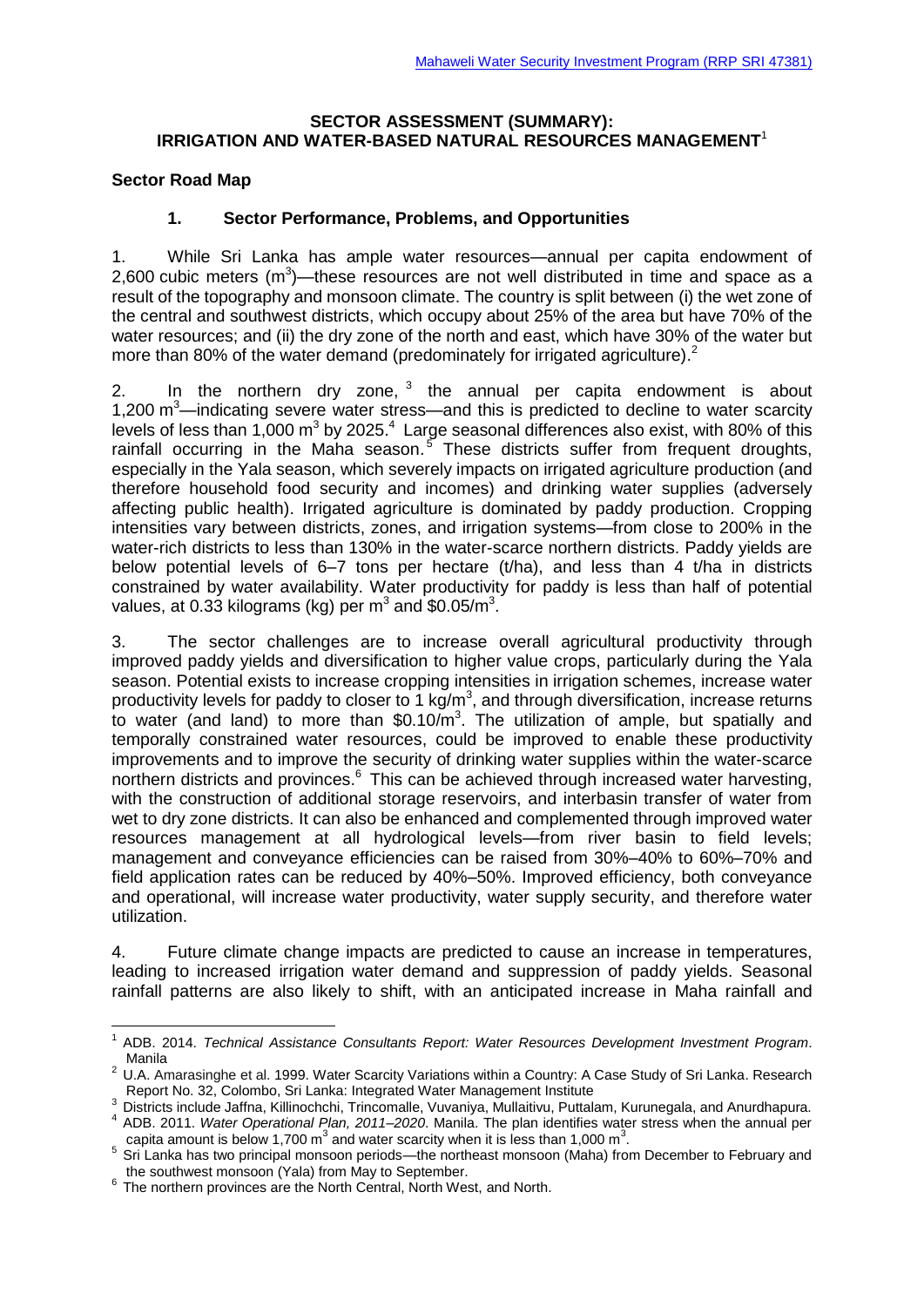decline in Yala rainfall, both accompanied by a higher frequency of extreme weather events. These impacts could exacerbate the water resources differential between wet and dry zones, and increase the frequency and severity of droughts in the dry zone. However, the impacts are also likely to increase water resources within the wet zone areas and therefore raise the potential for interbasin transfers.

5. The Mahaweli river basin is Sri Lanka's largest and most water-rich basin, with 20% of the country's total resources. In the 1970s, a multisector development program (the Mahaweli Development Program) constructed a cascade of hydropower dams, transfer canals, and irrigation systems. The program could be expanded, with the transfer of 1,000 million cubic meters (MCM) of unallocated water to the northern dry zone. This could increase the irrigated area supplied from 146,000 ha to 233,000 ha, and supply 160 MCM to water-short communities annually. These transfers would enable increased cropping intensities (with more secure water supply, particularly for the Yala season) and diversification to non-paddy crops to improve household incomes.

6. Physical constraints to realizing the sector's full potential include (i) additional large-scale infrastructure, such as dams and canals, to increase water retention and availability, and interbasin transfers; and (ii) improvement of cascade irrigation systems (rehabilitation and modernization) to improve the adequacy and equity of water deliveries. A number of nonphysical constraints also exist, such as improving multisector river basin management, cascade irrigation system operation and maintenance, and improving the management of farming systems to optimize water productivity.

7. The sub-sector could improve their contribution to national growth by (i) raising agricultural and water productivity, farmer incomes, and food security; (ii) improving public health via improved quality and security of water drinking water supplies; and (iii) achieving environmental benefits in dry zone districts through the sustainability of minimum river flows.

# **2. Government's Sector Strategy**

8. The overall national development strategy is to promote inclusive growth, with the objective of an 80% increase in per capita gross domestic product from 2010 to 2016.<sup>7</sup> This will be achieved through multisector investments in agriculture, water, transport, education, communications, and manufacturing.

9. The strategic direction of the agriculture and national resources sector is to increase productivity to attain the goals of food self-sufficiency and increased water productivity. For paddy production, the goal is to increase annual production from current levels of 4.5 million t to 8.2 million t by 2030<sup>8</sup> to meet projected domestic demand. For other field crops, the target is to attain self-sufficiency by 2020.<sup>9</sup> To increase irrigation water productivity, the government plans to construct new reservoirs and canals to harvest and transfer water, and improve water management. The national sector goals are to increase (i) average cropping intensity to 160% (from 147% in 2011); (ii) paddy rice yield to 6.5 t/ha (from 5.5 t/ha in 2011); and (iii) paddy rice irrigation water productivity to 1.3 kg/m<sup>3</sup>.

10. More than 50 investment projects have been identified for the sector, of which 37 are water-related (irrigation and water-based natural resources management), with costs amounting to about \$4.4 billion (footnote 7). These investments can broadly be classified into water resources development (infrastructure projects to increase water availability and interbasin water transfers) and water resources management projects (improving water utilization and productivity). There are 27 water resource development projects, with an

<sup>&</sup>lt;u>.</u> 7 Government of Sri Lanka, Ministry of Finance and Planning. 2013. *Public Investment Strategy, 2014–2016*. Colombo, Sri Lanka.

<sup>8</sup> This is inclusive of projected paddy exports of about 0.5 million t.

<sup>9</sup> According to the public investment strategy, imports for other field crops are about 40% of domestic demand.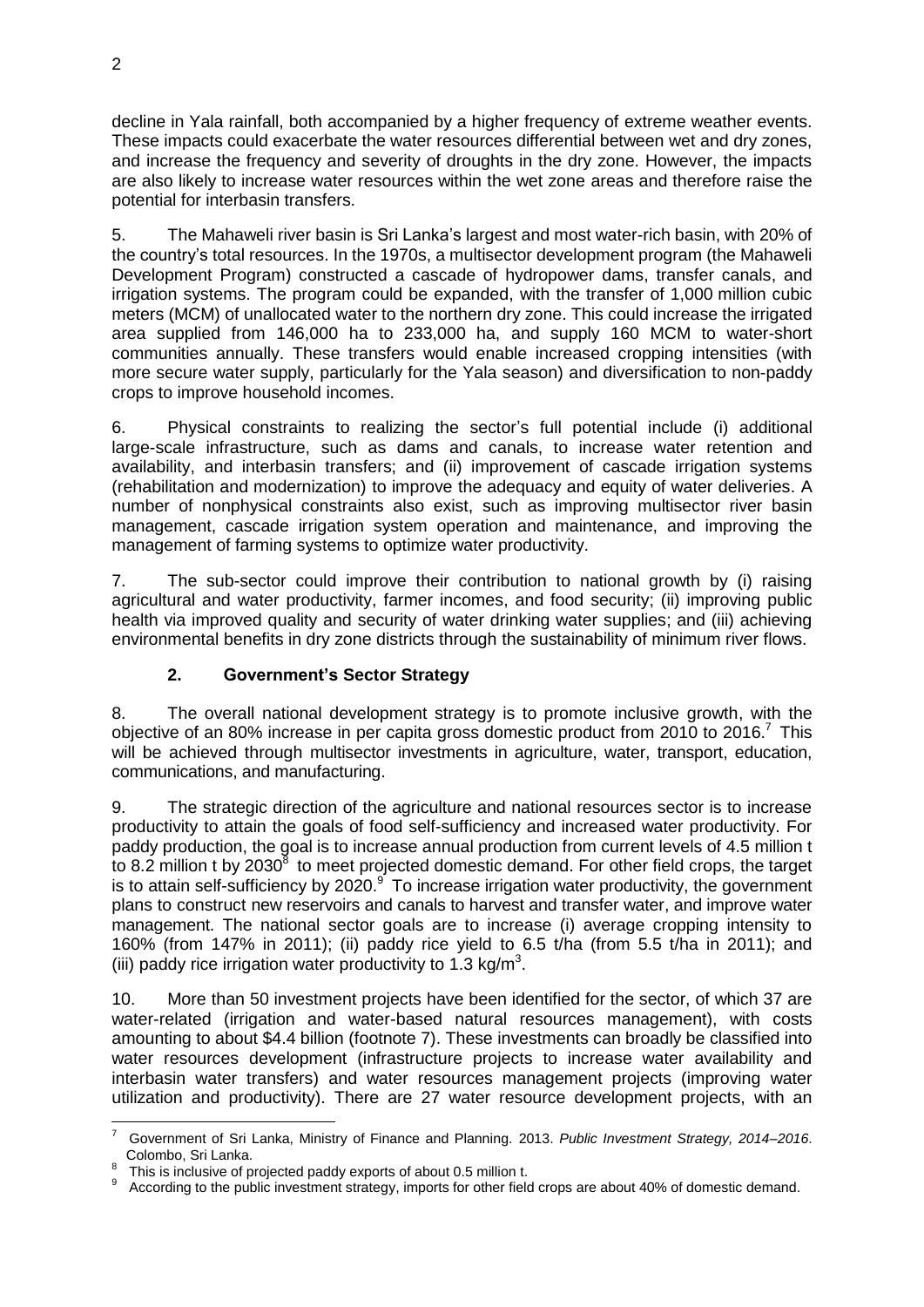estimated total cost of more than \$3.8 billion, including (i) two large dams, Moragahakanda and Kalu Ganga, both under construction; and (ii) two major water transfer projects: (a) the North Central Province Canal Program to the north, and (b) the Upper Uma Oya Project to the south. These projects are predominately physical works, with construction of reservoirs and conveyance structures, canals, and tunnels. There are 10 water management projects amounting to \$570 million. These projects are mainly nonphysical interventions such as capacity building, but they include complementary minor works such as rehabilitation of canals and provision of monitoring equipment.

11. While the government's strategy and development plans envisage significant development of the sector, limitations within the current policy and institutional arrangements pose constraints. Multiple agencies have water management responsibilities, more or less independent of each other, resulting in distortions and inefficiencies including (i) no reliable and impartial mechanism for allocation of bulk water between sectors, leading to inequities between users; (ii) environmental and social needs that are insufficiently safeguarded over other users; (iii) a perceived reduction in water security by existing water users owing to new water developments; and (iv) a lack of flexibility with current allocations to enable transfer between users and uses, reducing performance. Within the irrigation sector, performance is adversely affected since (i) a number of agencies are involved in operation and maintenance activities; (ii) sector reform is incomplete and ongoing, particularly the involvement of farmer organizations; (iii) operation and maintenance activities are underfunded; and (iv) incentives are lacking to attract private sector participation and investment.

12. Sector reform has faltered in the past, so sector development must be accompanied by improvements in water resources, irrigation systems, and farm management. A current World Bank initiative on integrated water resources management, which is particularly relevant to large-scale interbasin projects, can be a platform for further sector reform. Irrigation system performance could be improved through better system regulation and monitoring. Agriculture support, services, and inputs also need to be improved to raise agricultural productivity.

# **3. ADB Sector Experience and Assistance Program**

13. ADB's strategic sector objectives in Sri Lanka, as presented in the interim country partnership strategy, 2015–2016, are aligned with the government's main development objectives—economic growth and poverty reduction. The Interim Country Partnership Strategy includes assisting the government to address major constraints for sustaining inclusive economic growth, with infrastructure development support that improves connectivity and service delivery to lagging regions.<sup>10</sup> It is also consistent with ADB's strategic and sector goals as articulated in (i) Strategy 2020 and its Midterm Review;<sup>11</sup> (ii) the Water for All policy;<sup>12</sup> and (iii) the Water Operational Plan, 2011–2020 objectives of reducing the water demand–supply gap in water-scarce areas, fostering integrated water resources management (IWRM), improving water governance and the delivery of services, and improving resilience to climate change.

14. ADB has had mixed results from its agriculture and natural resources sector experience in Sri Lanka. In the 1990s, it initiated a move to support sector reforms in line with its policies to encourage a more holistic approach to water resources management and development. In 1995, the technical assistance Institutional Strengthening for Comprehensive Water Resources Management set out to assess institutional capacity, develop a single overarching policy and law governing water resources, and establish a

<u>.</u>

<sup>10</sup> ADB. 2015. *Interim Country Partnership Strategy: Sri Lanka 2015-2016.* Manila

<sup>11</sup> ADB. 2014. *Midterm Review of Strategy 2020: Meeting the Challenges of a Transforming Asia and Pacific.* Manila.

<sup>12</sup> ADB. 2003. *Water for All: The Water Policy of the Asian Development Bank.* Manila.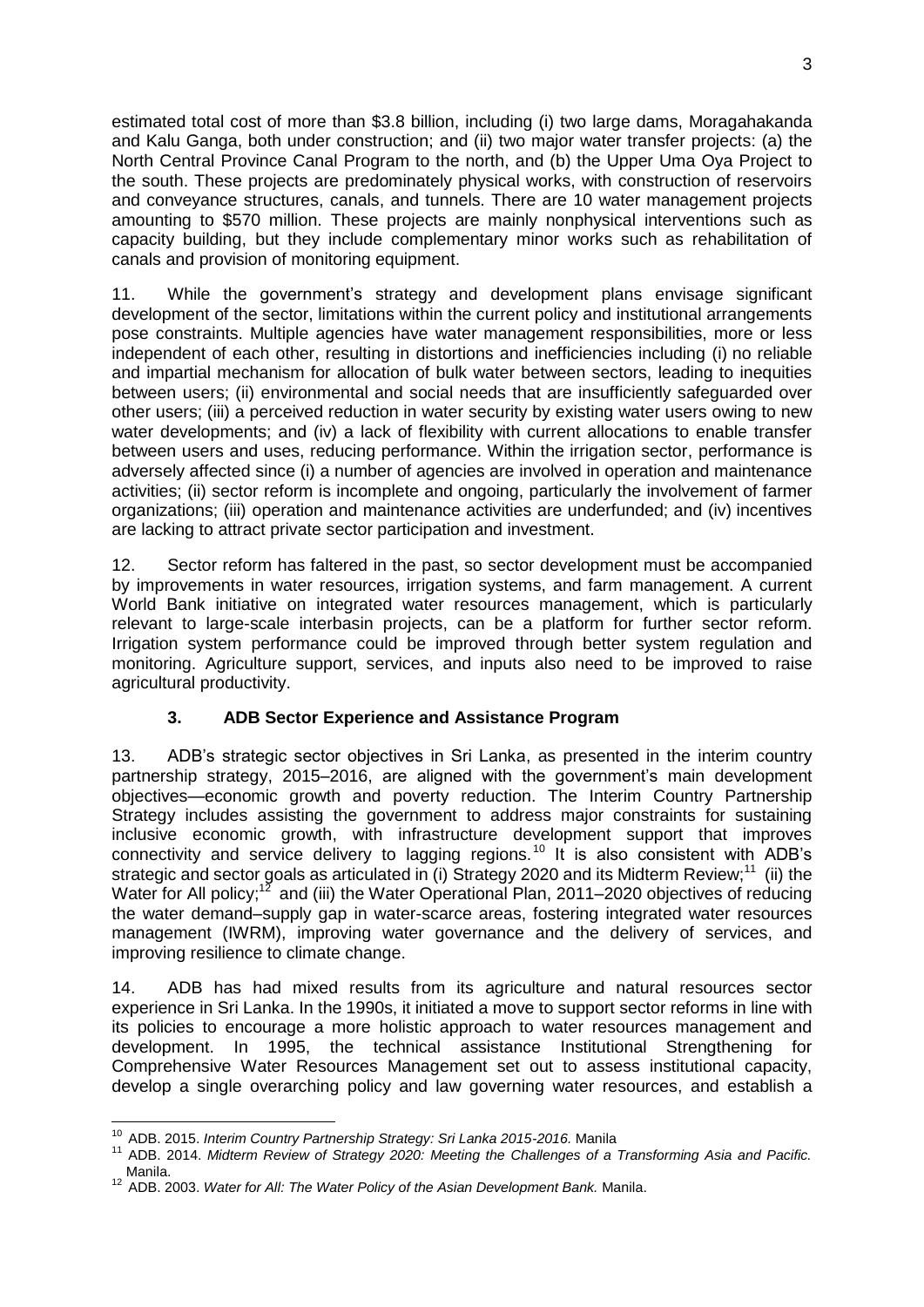single apex body (subsequently called the National Water Authority) for coordinating water-related activities.<sup>13</sup> In 2001, the Water Resources Management Project was established to finance infrastructure construction and continue support implementation of the National Water Authority.<sup>14</sup> Both projects were controversial, largely because of politicization of the issues related to water entitlements and intense media interest. The apex body was never formed, and the policy development process ultimately collapsed.<sup>15</sup> A key lesson from these projects is that reform requires extended periods of stakeholder consultation, public awareness campaigns, and political consensus creation—activities that are to a large extent political. 16

15. ADB has been more successful in supporting infrastructure development and climate adaptation projects. The ongoing Improving Community-Based Rural Water Supply and Sanitation in Post-Conflict Areas of Jaffna and Kilinochchi Project aims to reduce poverty and improve the quality of life in rural communities in Jaffna and Kilinochchi districts through improved water supply and sanitation services.<sup>17</sup> The Conflict-Affected Region Emergency Project is supporting the rehabilitation of minor and medium tanks systems in the North Central and Northern provinces. 18

16. The investment program will finance three projects under the North Central Province Canal Program: (i) the Upper Elahera Canal Project, (ii) the North Western Province Canal Project, and (iii) the Minipe Left Bank Canal Rehabilitation Project. The investment program also includes two nonphysical elements to support the physical investments and to overcome shortfalls in current sector and system management: (i) Strengthening Integrated Water Resources Management will help develop institutional policy and capacity for improved river basin management, with emphasis on the Mahaweli systems and the North Central Province Canal Program,; and (ii) Improving System Efficiencies and Water Productivity will identify and promote improvements in irrigation system management and farm water productivity.

17. The remaining NCPCP investments not included in the investment program are (i) the Lower Uma Oya Reservoir, (ii) the Randenigala–Kalu Ganga Transfer Canal, (iii) the Kalinganuwara Pumping Complex, and (iv) the North Central Province Canal. These investments will utilize the Upper Elahera Canal Project to convey additional diverted Mahaweli River water to the northern dry zone area, where it will supplement drinking water supplies to Jaffna and Kilinochchi. The investment program complements current and planned projects of development partners. The Moragahakanda reservoir is financed by China Development Bank (\$558 million), and the Kalu Ganga reservoir by the Saudi Fund for Development, the Kuwait Fund for Arab Economic Development, and The OPEC Fund for International Development (\$270 million). The World Bank's Dam Safety and Water Resources Planning Project (\$148 million) includes components for national water use and pilot river basin planning. The Upper Uma Oya Multipurpose Development Project (\$450 million) is financed by the Export Development Bank of Iran. Japan International Cooperation Agency is preparing the Poor Economic Advancement and Community Enhancement Project (\$40 million) for improvements in irrigated agriculture production in minor tank cascades in the North Central Province, which will be supplied with water from the North Central Province Canal Program.

<sup>&</sup>lt;u>.</u> <sup>13</sup> ADB. 2001. *TA Completion Report: TA 2422-SRI: Institutional Strengthening for Comprehensive Water Resources Management.* Manila

<sup>14</sup> ADB. 2000. *Report and Recommendation of the President to the Board of Directors: Proposed Loan to Sri Lanka for the Water Resources Management Project.* Manila

<sup>15</sup> R. Ariyabandu. 2008. Swings and roundabouts: A narrative on water policy development in Sri Lanka*.* Working Paper No. 296. London: Overseas Development Institute.

<sup>16</sup> ADB. 2008. *Validation Report: Water Resources Management Project*. Manila.

<sup>17</sup> ADB. 2011. *Proposed Grant Assistance to Sri Lanka for Improving Community-Based Rural Water Supply and Sanitation in Post-Conflict Areas of Jaffna and Kilinochchi.* Manila.

<sup>18</sup> ADB. 2010. *Report and Recommendation of the President to the Board of Directors: Proposed Loan to Sri Lanka for the Conflict-Affected Region Emergency Project.* Manila.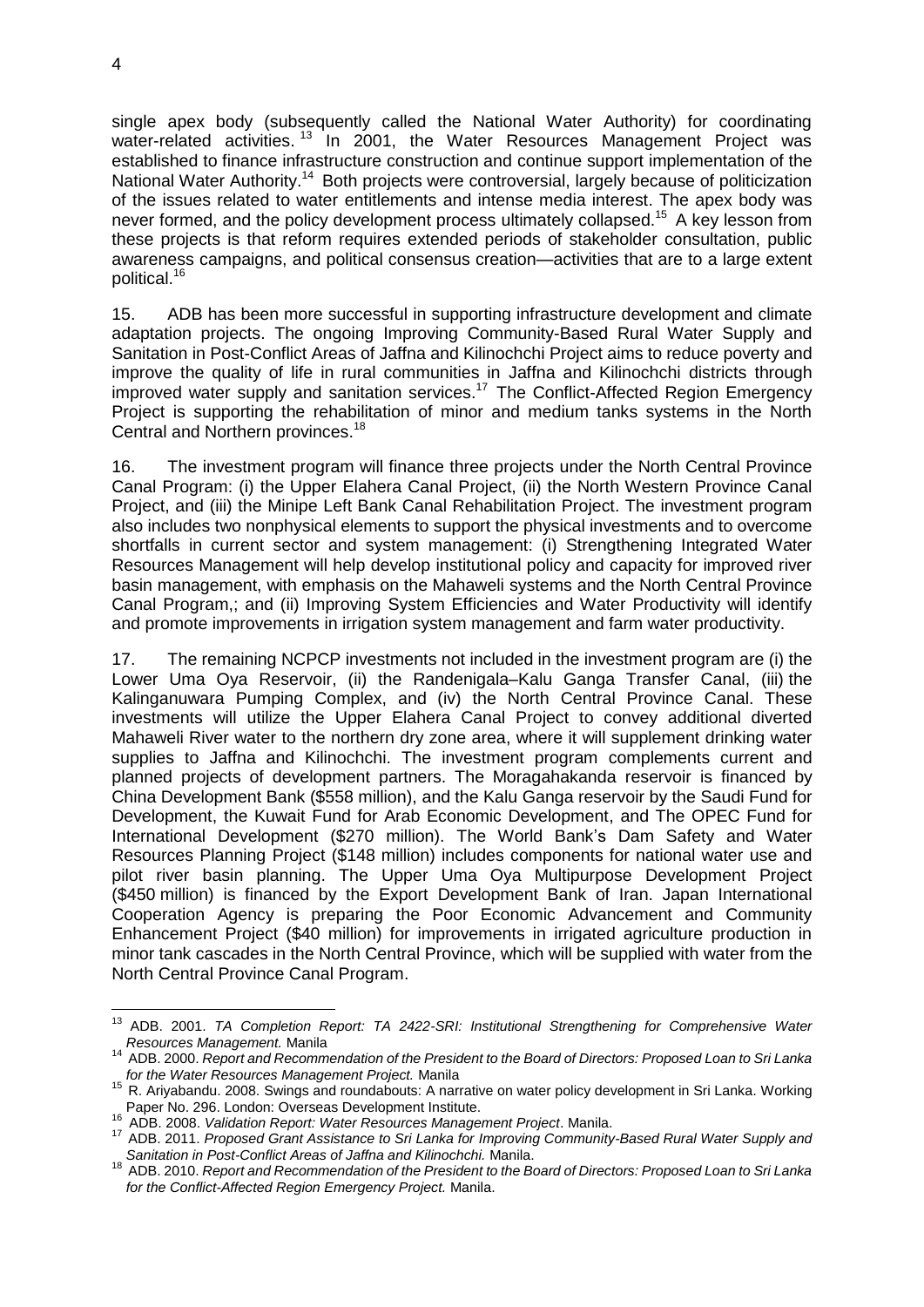

#### **Problem Tree for Irrigation and Water-based Natural Resources Management**